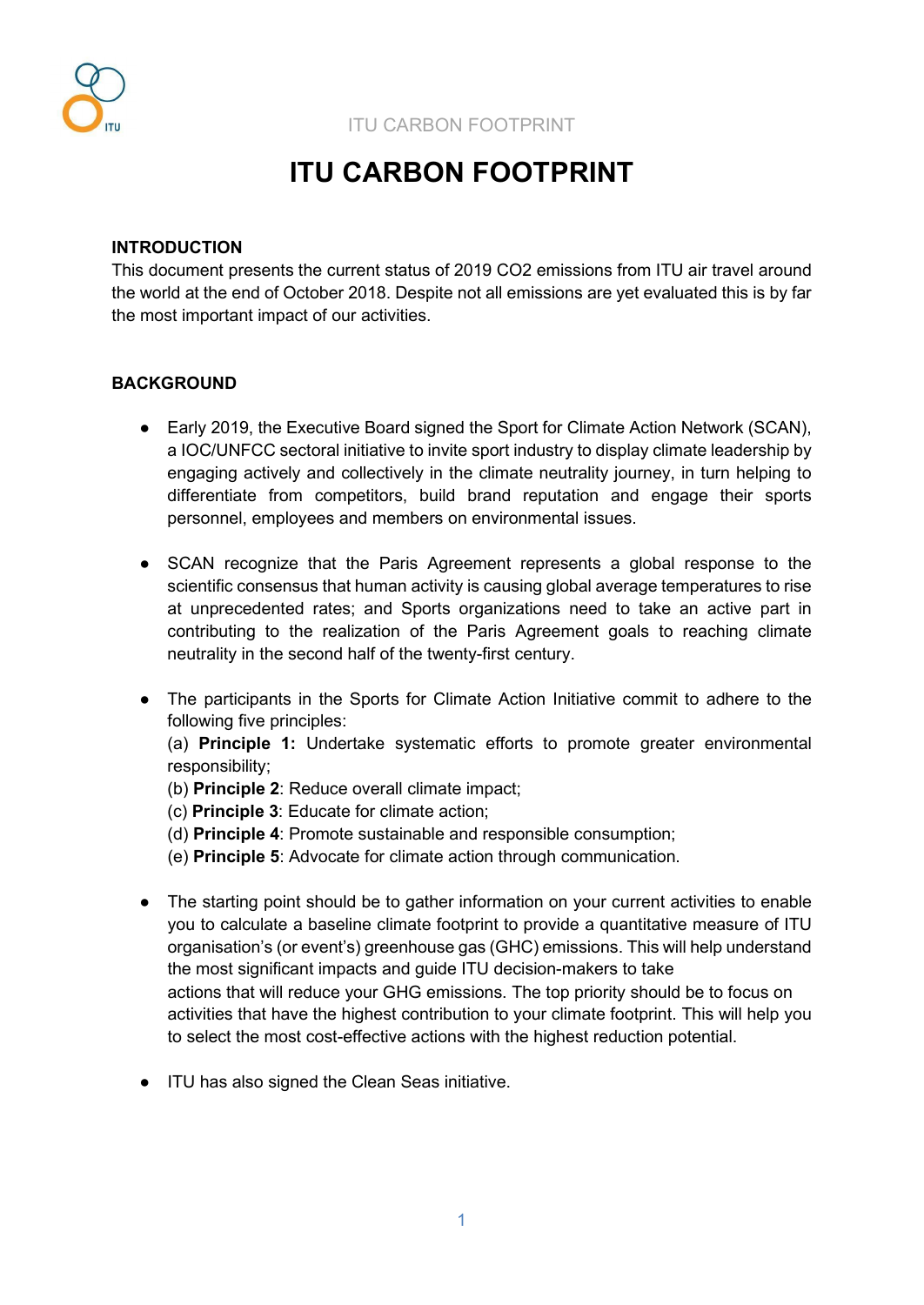

Looking at the principle 2 of the SCAN, we are, at the moment, looking only at the internal activities of the ITU.

The aim is to evaluate the 2019 CO2 emissions for

#### ENERGY

- Electricity
- Heating

# **MOBILITY**

- Commuting
- *Business Trips - focus de ce document*
- Freight

BOARD (not applicable at organisation level)

# MATERIAL AND WASTE

- Paper consumption
- Print material
- Electronic device
- Water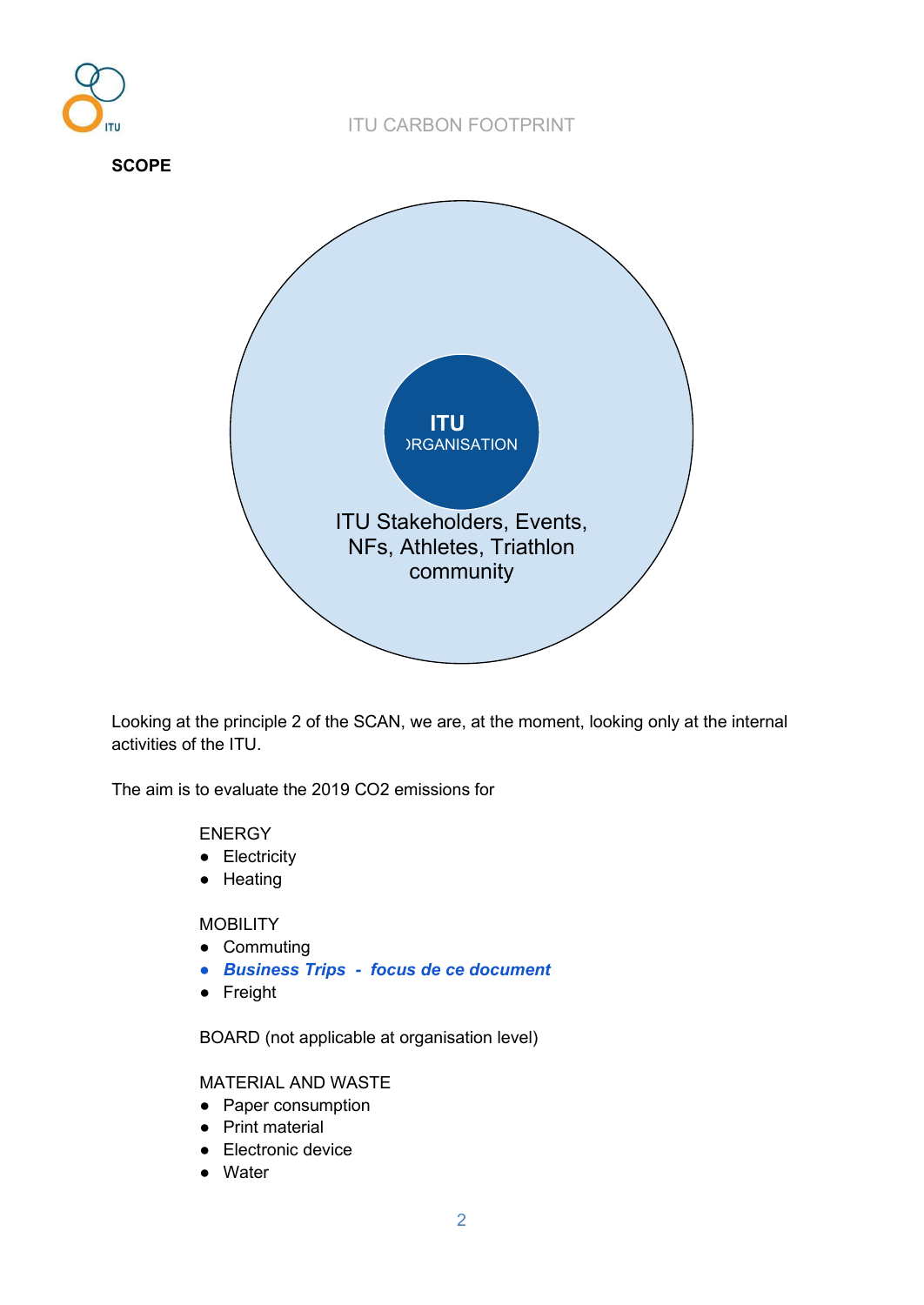

# **CO2 EMISSIONS FROM AIR TRAVELS**

- For only emissions from business trip from air travel are measured. There is no details, process in place yet to capture train or car business travels
- For the time being the period looks at flight from 1 January to 30 October 2019 from SEL.
- This analysis is to be completed by the addition of the flight purchased through SEL for the November and December period, by the emissions from flights purchased directly by the travellers, and the emissions from freight.
- Each travel leg is allocated to an individual, who is tagged to a staff category and a department. The seat class is also taken into consideration as the 1st class / business class emission have higher impact (approx. factor 3 / 2 respectively)
- The CO2 calculator selected is myclimate.org. There are several calculators on the market. This one is a robust and recognized tool.

# **ANALYSIS (1 Jan - 31 Oct 2019)**

| • Total flights:                           | 1471             |
|--------------------------------------------|------------------|
| $\bullet$ Total km:                        | 4,181,200 km     |
| • Total CO2 (tonnes):                      | 790 t            |
| • Total Offset (if decision is to offset): | <b>EUR18,950</b> |

# **By "individual" category**

We have grouped travellers in x categories:

- 1. Staff (S),
- 2. Contracted (C), includes mainly all TV and photograph going to event,
- 3. Executive Board (EB), includes ITU president
- 4. Technical Officials (TO), includes all TOs and Medical Delegates going to events
- 5. Guests (G), and
- 6. Others (O)

It is to note that in that analysis, ITU president is included in the EB category.

In absolute number, the staff category represents 34% of the total emission (270 t.), Contracted 28% (221 t), and EB and TOs respectively 20% (156 t) and 15% (121 t) of the total emissions. The remaining goes to the Other category (2%) - *see pie chart below*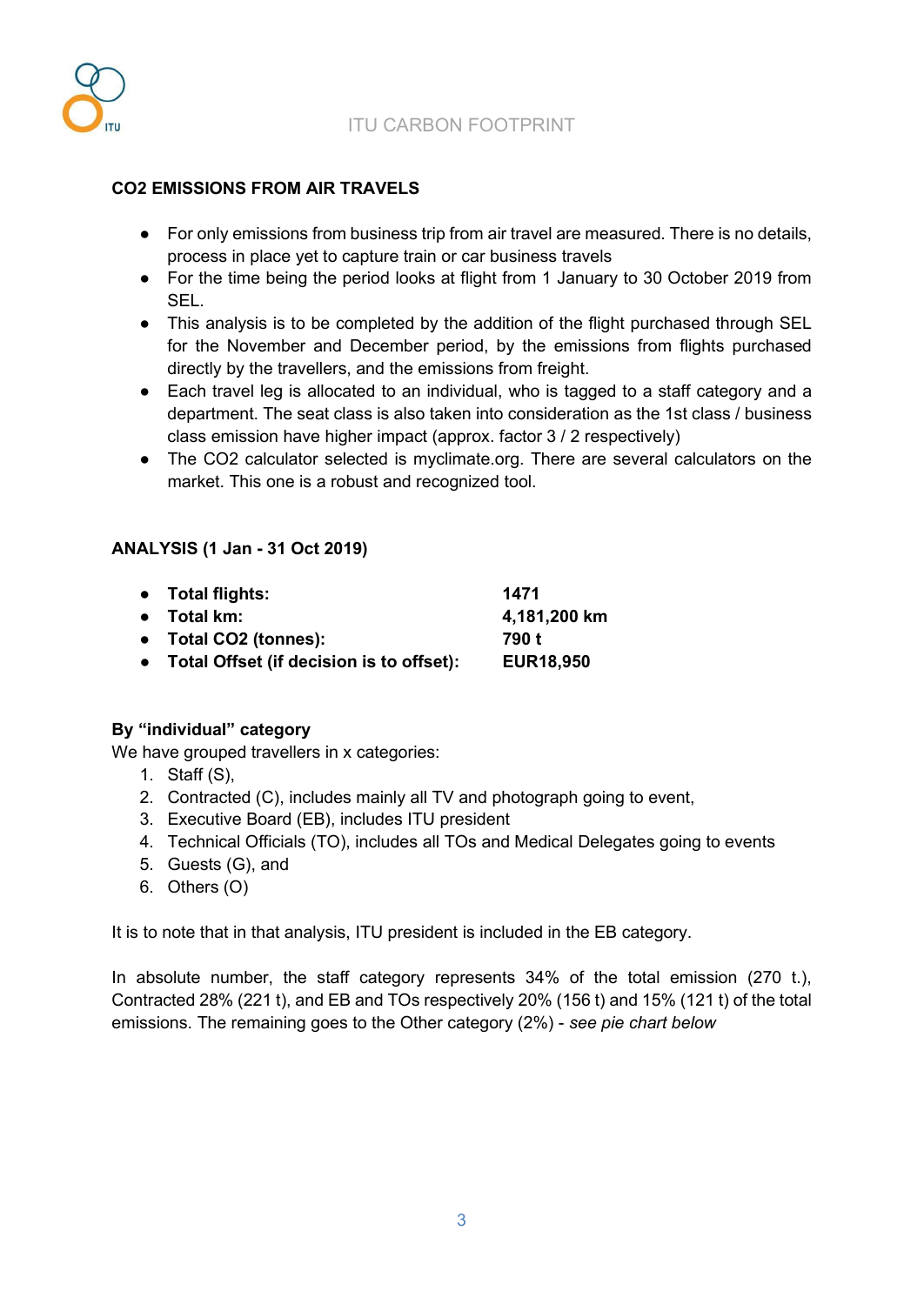

2019 - t CO2 / category



However, it is misleading to only look at the emission per se. It is important to relate the emission per capita of each category in order to make comparisons.

The EB category becomes the primary emitter with 13 t of CO2 per capita, followed very closely by the Staff (9.6 t), Contracted (7.6 t). TOs and O categories have a similar emission per capita with respectively 1.5 t and 1.8 t. - *see bar chart below*

The results of the EB category is largely due the fact ITU president is included in this category (approx. 27% of the emissions of the EB category). Would ITU President be considered as a single category, its emission per capita would reach 42.6 t while the one of the EB category would drop to 10.4 t.



2019 - t CO2 / category / head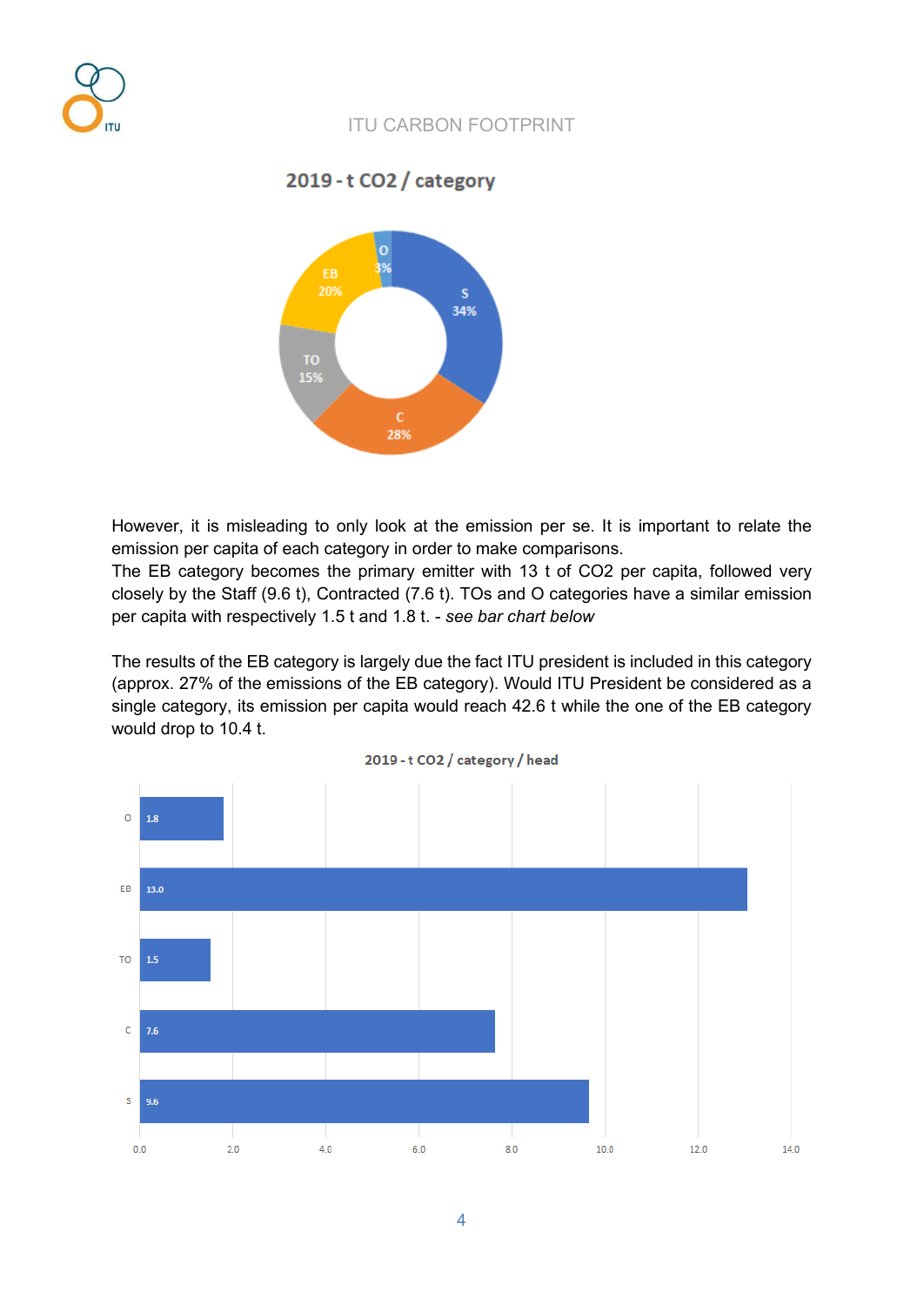

# **By department**

With the help of ITU finance director, the emissions were split among the department supporting the purchase of the flight ticket. They are:

- 1. Sport
- 2. Print (Media)
- 3. TV
- 4. President
- 5. EB
- 6. Admin, Finance and Legal
- 7. Development
- 8. Anti-doping
- 9. Marketing
- 10. Committees
- 11. IT

The chart below shows the emission by department.



However, for comparison purpose, it is key to calculate the emission per department and per capita. As per the table below, the President department is by far the biggest emitter simply because all the mileage is done by 1 individual.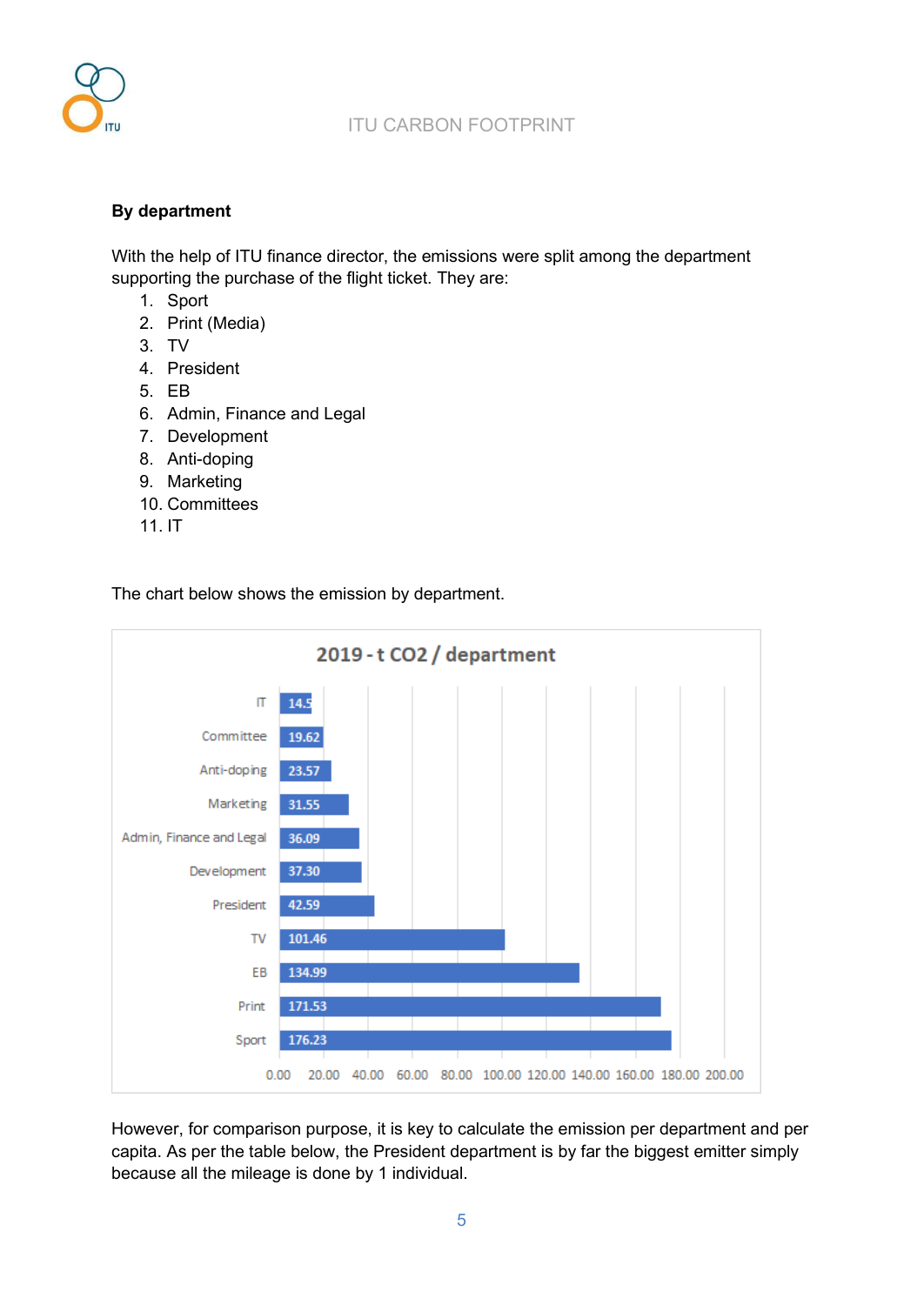



The table below presents a finer analysis of the emission per department per capita as it gives a split per "individual" category. This allow us to clearly identify the emission per individual category for a specific department.

| CO2 per dept per category per capita |              |              |              |             |              |              |
|--------------------------------------|--------------|--------------|--------------|-------------|--------------|--------------|
| <b>Dept</b>                          | $\mathbf{C}$ | <b>EB</b>    | O            | S           | <b>TO</b>    | <b>TOTAL</b> |
| <b>Sport</b>                         | $\mathbf 0$  | $\mathbf 0$  | 0            | 4.81        | 1.50         | 1.98         |
| <b>Print</b>                         | 10.07        | $\mathbf 0$  | 0.29         | 20.15       | $\mathbf{0}$ | 10.72        |
| <b>TV</b>                            | 5.76         | $\mathbf{0}$ | 0.55         | 10.12       | 0            | 5.97         |
| <b>Admin, Finance and Legal</b>      | $\mathbf{0}$ | $\mathbf{0}$ | 0            | 7.22        | 0            | 7.22         |
| <b>Development</b>                   | 3.31         | $\mathbf 0$  | 1.65         | 4.77        | 0.56         | 2.66         |
| <b>EB</b>                            | $\mathbf{0}$ | 10.36        | $\mathbf{0}$ | 21.01       | $\mathbf{0}$ | 11.25        |
| <b>Marketing</b>                     | $\mathbf{0}$ | $\mathbf{0}$ | 1.69         | 14.08       | $\mathbf 0$  | 7.89         |
| <b>Committee</b>                     | $\mathbf 0$  | $\mathbf 0$  | 3.02         | 4.43        | 3.07         | 3.27         |
| <b>President</b>                     | $\mathbf{0}$ | 42.59        | $\mathbf{0}$ | $\mathbf 0$ | $\mathbf{0}$ | 42.59        |
| IT                                   | $\mathbf 0$  | $\mathbf 0$  | $\mathbf{0}$ | 4.86        | $\mathbf 0$  | 4.86         |
| Anti-doping                          | $\mathbf 0$  | $\mathbf 0$  | $\mathbf{0}$ | 11.78       | $\mathbf 0$  | 11.78        |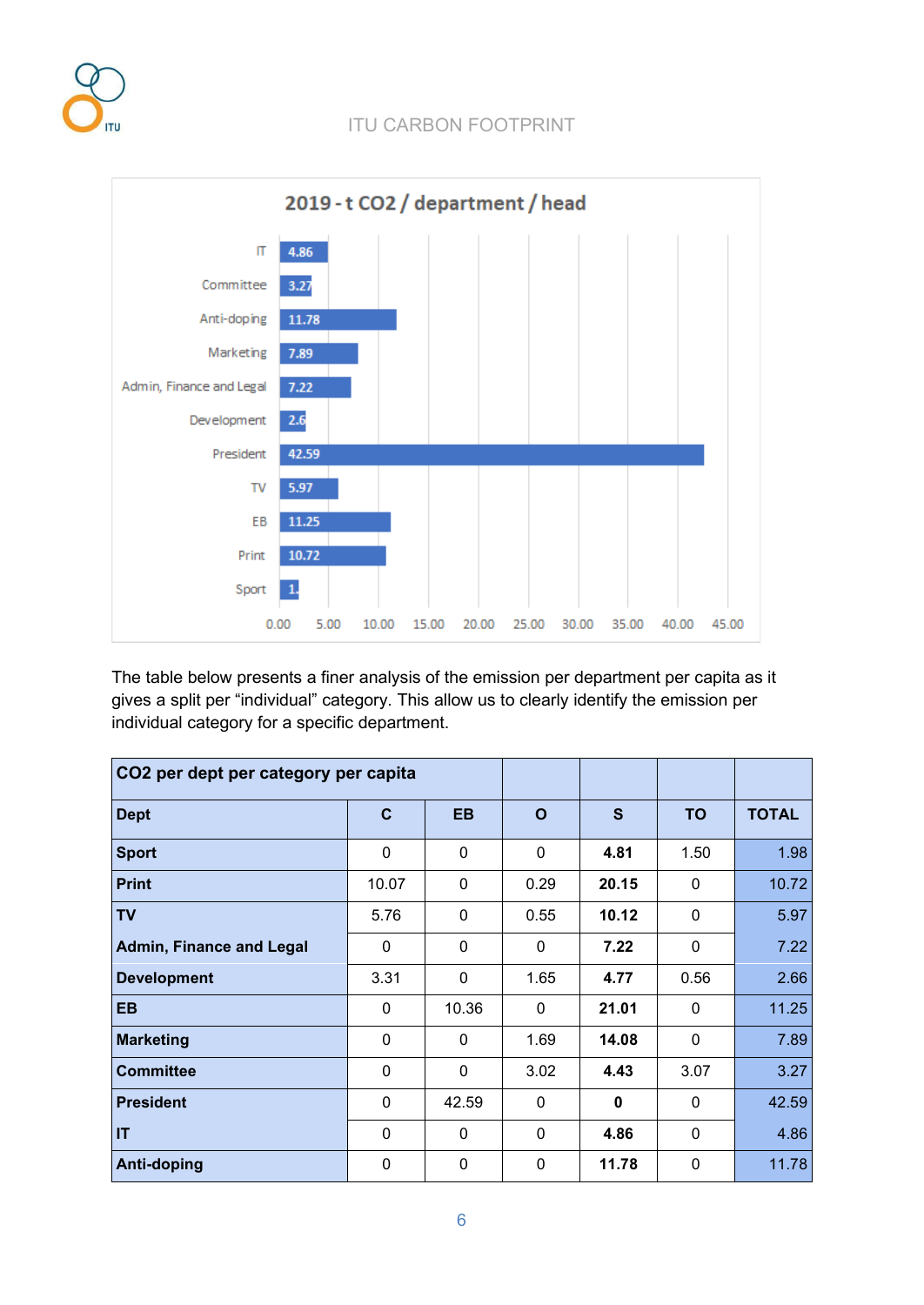

### **CONCLUSION**

Obviously, the aim is to reduce the CO2 emissions caused by air travel, and the simplest way to reduce emissions from air travel is to avoid flying.

**However, we must keep in mind ITU main responsibility is to ensure safe and fair event delivery and promote our sport around the world. As such, any decision to cut staff travel could jeopardize the delivery of events and promotion of our sport.** 

It is proposed for the time being to ask any of us to pay particular attention to the issue.

Here are some points to consider to reduce emissions that the EB could encourage staff/travellers to take or maybe include into travel policy.

How can we reduce emissions?

- Is the purpose of the trip worth flying? *All should consider if the purpose of the trip is worth flying. Is there an alternative to flying? Can I group several visits to avoid having to fly back*
- Consider virtual meetings before anything else
- Avoid flying for x hour meetings *Other way to convene should be envisaged if you travel for less than a day meeting*
- Privilege direct flights vs multiple leg flights *It may cost a little extra, but flying nonstop is better for the environment. Not only does it save you valuable time by sparing you a connection, but one flight uses less energy than two. Planes use around 25% of fuel during take-off and are much more fuel-efficient once cruising altitude is reached.*
- Fly economy vs 1st/Business *The factor of a 1st class is 2x, 3x depending on the calculator and distance*
- Make train mandatory when distance travelled is below 800 km *Train virtually always comes out better than plane, often by a lot.*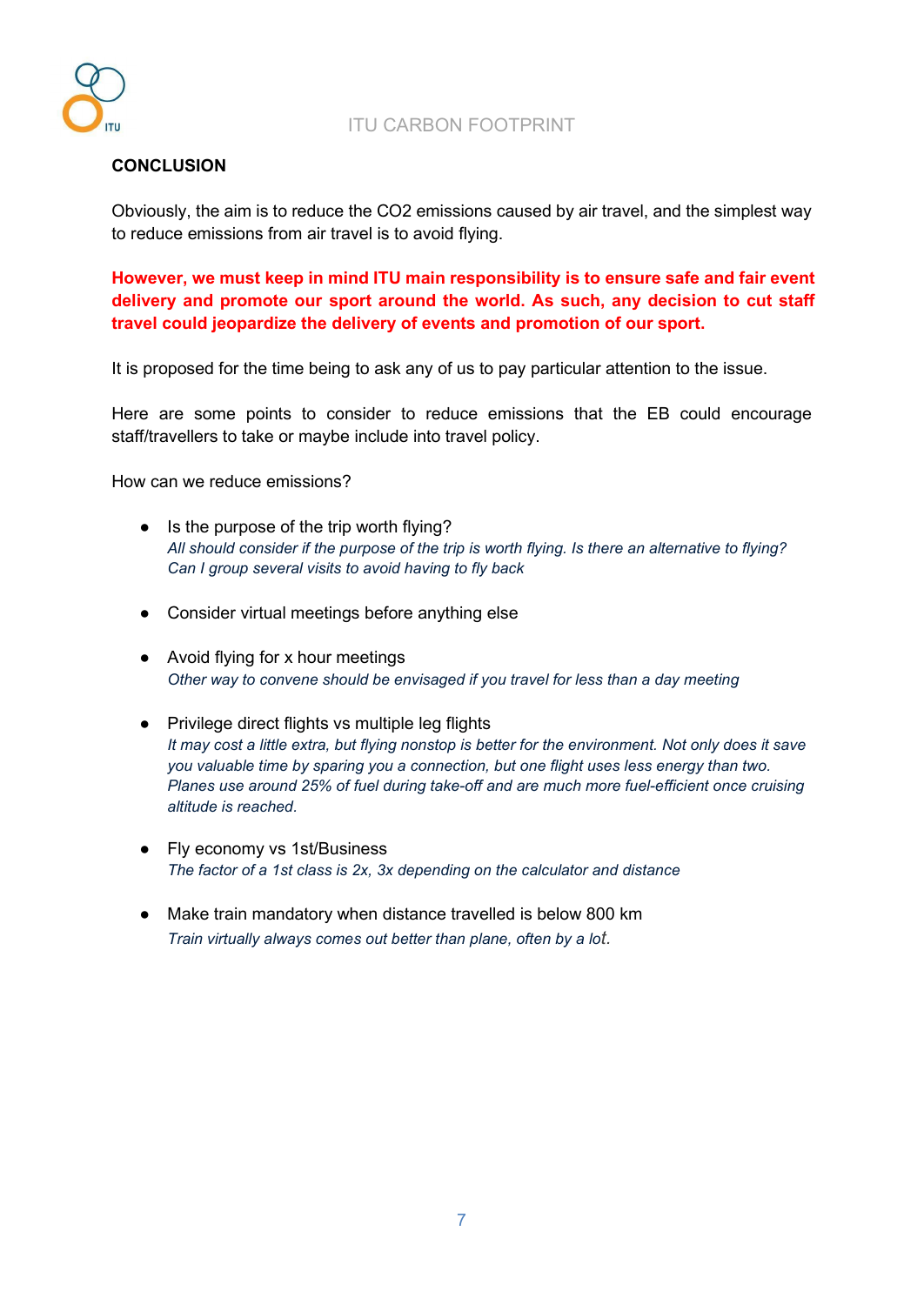

# **Emissions from different modes of transport**

Emissions per passenger per km travelled

CO2 emissions Secondary effects from high altitude, non-CO2 emissions



#### ● Travel light.

*The more you pack, the more weight you're adding to the plane, which then requires more energy. Despite the fact it will not be captured directly in the analysis, the lighter the plane is the less energy is needed to fly.*

### **NEXT STEPS**

#### **Measures of reduction/offset air travel emissions**

- Organisation to decide action plan to reduce emission by setting annual goals
- Heads of Departments identify potential CO2 emissions reductions and budget implications.
	- Reviewing travel policies
	- Evaluate virtual meetings vs travel
	- Assess reduction of staff travel on event delivery
- Executive Board identify CO2 emissions reductions and budget implications.
	- # of face to face meeting
	- Business flight ticket policy
	- EB presence to all ITU event
	- Restrict representation within continent of residence
- Consider offsetting CO2 emissions from flights\* and ITU facilities in Lausanne, Madrid, Vancouver.
	- Full offset?
	- X% offset?
- Have a session on CO2 emissions from air travels at December staff meeting;